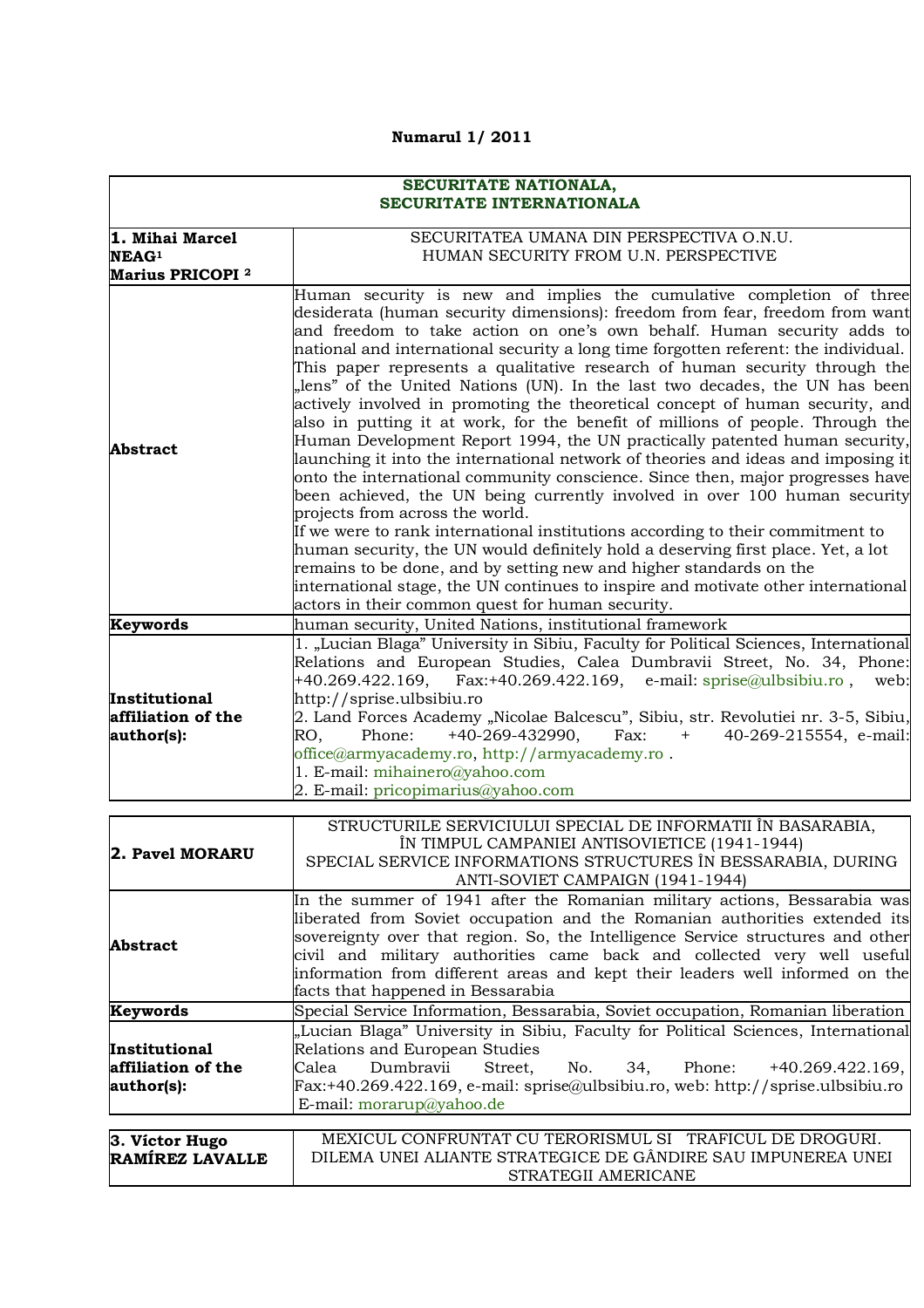|                                                   | MEXICO FACE WITH TERRORISM AND DRUG TRAFFICKING. DILLEMAS OF A<br>STRATEGIC ALLIANCE OF THOUGH OR IMPOSING AN AMERICAN STRATEGY                                                                                                                                                                                                                                                                                                                                                                                                                                                                                                                                                                                                                                                                                                                                                                                                                                                                                                                                                                                                                                                                                                                                                                                                                                                                                                                                                                                                                                                                                            |
|---------------------------------------------------|----------------------------------------------------------------------------------------------------------------------------------------------------------------------------------------------------------------------------------------------------------------------------------------------------------------------------------------------------------------------------------------------------------------------------------------------------------------------------------------------------------------------------------------------------------------------------------------------------------------------------------------------------------------------------------------------------------------------------------------------------------------------------------------------------------------------------------------------------------------------------------------------------------------------------------------------------------------------------------------------------------------------------------------------------------------------------------------------------------------------------------------------------------------------------------------------------------------------------------------------------------------------------------------------------------------------------------------------------------------------------------------------------------------------------------------------------------------------------------------------------------------------------------------------------------------------------------------------------------------------------|
| Abstract                                          | In the bilateral relationship Mexico-United States influences a multiplicity of<br>factors that are involved directly or indirectly, including ambiguity and lack of<br>knowledge of the socio-cultural realities in both directions, profound<br>asymmetries in the fields of economics and trades; differences in principles and<br>doctrines that each country sustains its foreign policy, but above all, lack of<br>political pragmatism of their respective agents and the main actors involved in<br>this relationship. These elements, both individually and collectively, have been<br>bilateral tensions increasingly frequent and constant. The reasons wishing<br>wielding the two countries remain committed to not be understood, and short<br>stages that have coincided tend to be forgotten, displaced by the encounter<br>political within each one of them, or by circumstances or cyclical themes in the<br>international context. This complex relationship is joined by the events of $9/11$ ,<br>which implied a downsizing of the traditional policies of American security and<br>defence which, regardless of being accompanied by a strong moralism value<br>basis of its foreign policy, weighted their homeland security. Accordingly, it is<br>directed towards preventive action whose purpose is to stay ahead of any danger<br>(existing or not) to its interior and its external environment immediately, in a<br>very wide range that goes from the proliferation of weapons of destruction in<br>masse, to drug trafficking of migration as the threat to its national<br>development. |
| Keywords                                          | Mexico-United States, bilateral relations, terrorism, drug trafficking, migration                                                                                                                                                                                                                                                                                                                                                                                                                                                                                                                                                                                                                                                                                                                                                                                                                                                                                                                                                                                                                                                                                                                                                                                                                                                                                                                                                                                                                                                                                                                                          |
| Institutional<br>affiliation of the<br>author(s): | Matias Romero Institute, Mexico.<br>Instituto Matías Romero República de El Salvador No. 47 Col. Centro, Deleg.<br>Cuauhtémoc. México, D.F. 06080 Teléfono: 01-55 3686-5100 ext. 8231<br>Facsimile: 01-55 3686-5041<br>E-mail: $vhr111@yahoo.com$                                                                                                                                                                                                                                                                                                                                                                                                                                                                                                                                                                                                                                                                                                                                                                                                                                                                                                                                                                                                                                                                                                                                                                                                                                                                                                                                                                          |
|                                                   |                                                                                                                                                                                                                                                                                                                                                                                                                                                                                                                                                                                                                                                                                                                                                                                                                                                                                                                                                                                                                                                                                                                                                                                                                                                                                                                                                                                                                                                                                                                                                                                                                            |

| 4. Vasile TABARA   | VULNERABILITATI, RISCURI SI AMENINTARI LA ADRESA SECURITATII                                      |  |  |  |  |
|--------------------|---------------------------------------------------------------------------------------------------|--|--|--|--|
|                    | <b>NATIONALE</b>                                                                                  |  |  |  |  |
|                    | VULNERABILITIES, RISKS AND THREATS TO NATIONAL SECURITY                                           |  |  |  |  |
|                    | The resettlement of the power relationships at a global level has created, and will               |  |  |  |  |
|                    | continue to create, new challenges regarding the state security. In such                          |  |  |  |  |
|                    | conditions, insecurity represents a combination of vulnerabilities, risks and                     |  |  |  |  |
|                    | threats.                                                                                          |  |  |  |  |
|                    | Security politics has to be based on diminishing the vulnerabilities and                          |  |  |  |  |
|                    | countering the risks and threats. The vulnerabilities, risks and threats have                     |  |  |  |  |
|                    | determined the settlement and evolution of state interests that have to be taken                  |  |  |  |  |
|                    | into consideration when projecting the activities regarding the security of                       |  |  |  |  |
|                    | Romania.                                                                                          |  |  |  |  |
|                    | Reliable politico-military alliances represent the frame that offers the possibility              |  |  |  |  |
|                    | to deal efficiently with the vulnerabilities, risks and threats that affect a given               |  |  |  |  |
| <b>Abstract</b>    | country.                                                                                          |  |  |  |  |
|                    | Vulnerability represents a sign of the existing security problems. The risk                       |  |  |  |  |
|                    | represents an active vulnerability ant the threat represents an occurring                         |  |  |  |  |
|                    | risk. Vulnerability reduces the capacity of the states to react to risks and threats,             |  |  |  |  |
|                    | thus favouring their occurrence. Vulnerability can develop into a risk if certain                 |  |  |  |  |
|                    | conditions are met, and a risk or a threat can be reduced to the level of                         |  |  |  |  |
|                    | vulnerability if they are correctly dealt with. Each state can reduce the                         |  |  |  |  |
|                    | insecurity and increase security by reducing the number of vulnerabilities and                    |  |  |  |  |
|                    | preventing the risks and threats from materializing. The security policy of every                 |  |  |  |  |
|                    | state, including Romania, must concentrate on two dimensions: the internal                        |  |  |  |  |
|                    | one, by reducing the vulnerabilities, and the external one, by reducing the risks<br>and threats. |  |  |  |  |
|                    |                                                                                                   |  |  |  |  |
| Keywords           | power relationships, security politics, vulnerabilities, risks, threats                           |  |  |  |  |
| Institutional      | "Lucian Blaga" University in Sibiu, Faculty for Political Sciences, International                 |  |  |  |  |
| affiliation of the | Relations and European Studies                                                                    |  |  |  |  |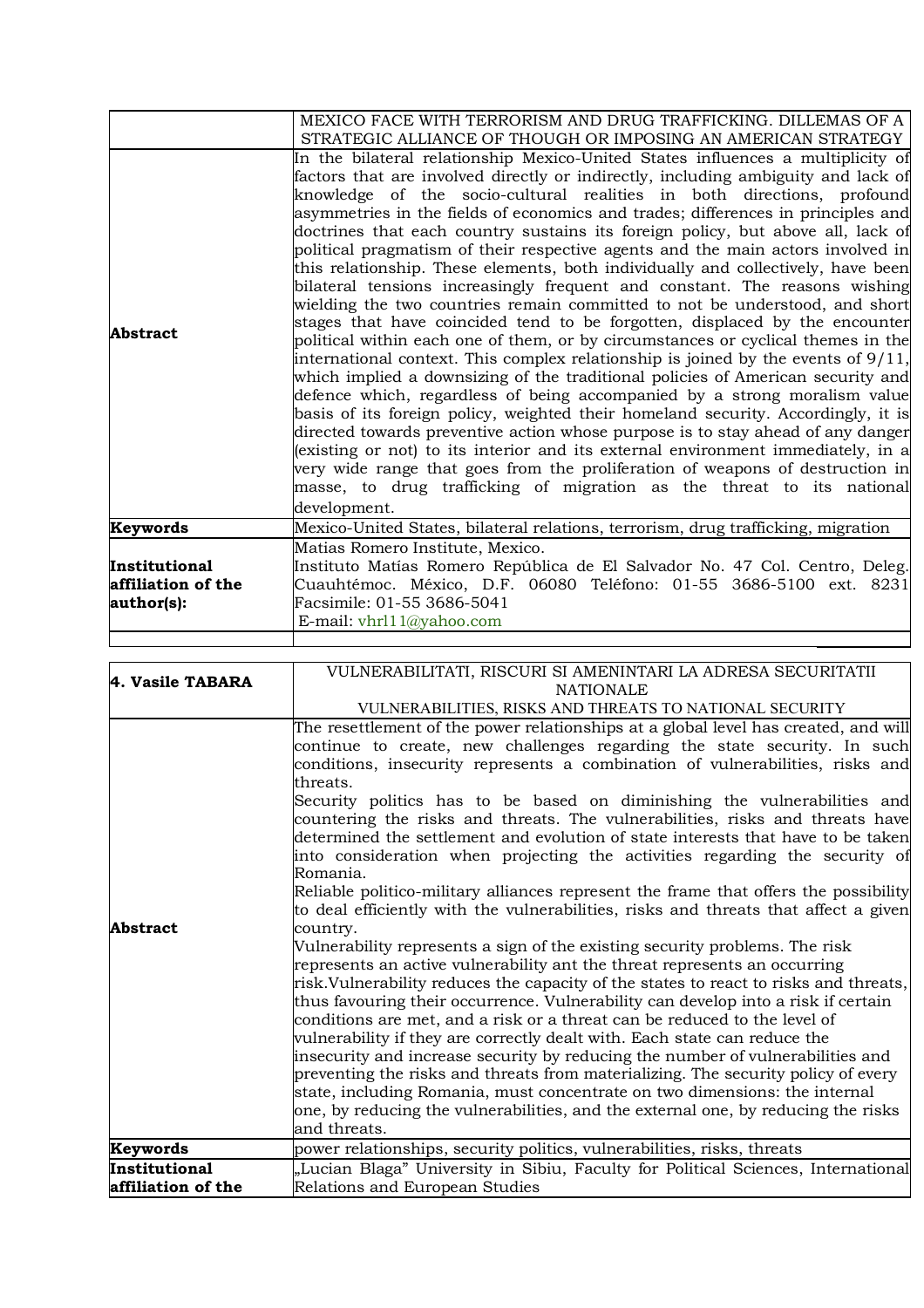| author(s):                                        | $\overline{34}$ ,<br>No.<br>Phone: $+40.269.422.169$ ,<br>Dumbravii<br>Street,<br>Calea                                                                                                                                                                                                                                                                                                                                                                                                                                                                                                                                                                                                                                                                                 |  |  |  |  |
|---------------------------------------------------|-------------------------------------------------------------------------------------------------------------------------------------------------------------------------------------------------------------------------------------------------------------------------------------------------------------------------------------------------------------------------------------------------------------------------------------------------------------------------------------------------------------------------------------------------------------------------------------------------------------------------------------------------------------------------------------------------------------------------------------------------------------------------|--|--|--|--|
|                                                   | Fax:+40.269.422.169, e-mail: sprise@ulbsibiu.ro, web: http://sprise.ulbsibiu.ro                                                                                                                                                                                                                                                                                                                                                                                                                                                                                                                                                                                                                                                                                         |  |  |  |  |
|                                                   | E-mail: vasile.tabara@ulbsibiu.ro                                                                                                                                                                                                                                                                                                                                                                                                                                                                                                                                                                                                                                                                                                                                       |  |  |  |  |
|                                                   |                                                                                                                                                                                                                                                                                                                                                                                                                                                                                                                                                                                                                                                                                                                                                                         |  |  |  |  |
| 5. Ioana Cristina                                 | CONTRIBUTII LA STUDIUL SECURITATII MEDIULUI. MANAGEMENTUL                                                                                                                                                                                                                                                                                                                                                                                                                                                                                                                                                                                                                                                                                                               |  |  |  |  |
| CATANOIU <sup>1</sup>                             | DESEURILOR ÎN JUDETUL SIBIU                                                                                                                                                                                                                                                                                                                                                                                                                                                                                                                                                                                                                                                                                                                                             |  |  |  |  |
| Iulia Georgiana POP <sup>2</sup>                  | CONTRIBUTIONS TO THE STUDY OF ENVIROMENTAL SECURITY. WASTE<br>MANAGEMENT IN SIBIU COUNTY                                                                                                                                                                                                                                                                                                                                                                                                                                                                                                                                                                                                                                                                                |  |  |  |  |
| <b>Abstract</b>                                   | Climate change and environmental policies are becoming more and more<br>important in the struggle for fighting climate change effects. As a member of the<br>European Union, Romania has to implement the European directives and adapt<br>to the regional context the main objectives and principles in environmental<br>policies. Monitoring and analyzing the process of policy implementation and the<br>results obtained at regional and local level offers us an image of what waste<br>management means and what are the main issues concerning environment and<br>domestic waste problems that need to be solved in Sibiu county. Overall the<br>process of policy implementation is a good opportunity for testing the quality of<br>institutional governance. |  |  |  |  |
| Keywords                                          | environmental policy, european directives, waste management, environmental<br>security, governance performance                                                                                                                                                                                                                                                                                                                                                                                                                                                                                                                                                                                                                                                          |  |  |  |  |
| Institutional<br>affiliation of the<br>author(s): | "Lucian Blaga" University in Sibiu, Faculty for Political Sciences, International<br>Relations and European Studies<br>Calea<br>Dumbravii<br>No. 34, Phone: +40.269.422.169,<br>Street.<br>$Fx: +40.269.422.169$ , e-mail: sprise@ulbsibiu.ro, web: http://sprise.ulbsibiu.ro<br>1. E-mail: kryss_ioana@yahoo.com<br>2. E-mail: georgiana.iulia_pop@yahoo.com                                                                                                                                                                                                                                                                                                                                                                                                           |  |  |  |  |
| 6. Danel Cristinel                                | PEDEPSE APLICABILE MILITARILOR - O ANALIZA COMPARATIVA                                                                                                                                                                                                                                                                                                                                                                                                                                                                                                                                                                                                                                                                                                                  |  |  |  |  |

| o. Danei Uristinei | PEDEFSE APLICADILE MILITARILOR – O ANALIZA COMPARATIVA                                                                                                                                                                                                                                                                                                                                                                                                                                                                              |  |  |
|--------------------|-------------------------------------------------------------------------------------------------------------------------------------------------------------------------------------------------------------------------------------------------------------------------------------------------------------------------------------------------------------------------------------------------------------------------------------------------------------------------------------------------------------------------------------|--|--|
| <b>SARAU</b>       | PUNISHMENTS APPLICABLE TO MILITARY – A COMPARATIVE ANALYSIS                                                                                                                                                                                                                                                                                                                                                                                                                                                                         |  |  |
| <b>Abstract</b>    | Modernization of the Romanian legal institutions, including the sanctioning<br>system for the military, has to be started from the analyses of their evolution in<br>a century and a half of modern history, but also from the comparative study of<br>the larger models – western or eastern- adopted by our legislation in the<br>reference period.<br>Will we keep the present system, with soviet origins?<br>Will we return to the western system and to codes of military justice that lasted<br>almost a century in Romania? |  |  |
| Keywords           | discipline, court-martial, soldier, punishment, sanctioning system                                                                                                                                                                                                                                                                                                                                                                                                                                                                  |  |  |
| Institutional      | "Carol I" National Defence University, Sos. Panduri nr. 68-72, sector 5,                                                                                                                                                                                                                                                                                                                                                                                                                                                            |  |  |
| affiliation of the | Bucuresti, phone: 0040-021.319.48.80, fax: 0040-021.319.48.66                                                                                                                                                                                                                                                                                                                                                                                                                                                                       |  |  |
| author(s):         | E-mail: danelsarau@yahoo.com                                                                                                                                                                                                                                                                                                                                                                                                                                                                                                        |  |  |

| 7. Iulia Catalina                                 | SOCIETATEA CIVILA SI SECURITATEA UMANA ÎN ROMÂNIA ACTUALA |                      |     |                                                                                           |     |                    |    |
|---------------------------------------------------|-----------------------------------------------------------|----------------------|-----|-------------------------------------------------------------------------------------------|-----|--------------------|----|
| <b>CRACIUN</b>                                    |                                                           |                      |     | CIVIL SOCIETY AND HUMAN SECURITY IN ROMANIA                                               |     |                    |    |
|                                                   |                                                           |                      |     | This article explores the general theme of                                                | the | way                | in |
|                                                   |                                                           |                      |     | which people adjust to anew democratic system, by focusing on post-                       |     |                    |    |
|                                                   |                                                           |                      |     | communist citizens of Romania, who have experienced enormous political and                |     |                    |    |
|                                                   |                                                           |                      |     | economic changes in the last two decades. Starting with the nineties, there have          |     |                    |    |
| <b>Abstract</b>                                   |                                                           |                      |     | appeared a series of new threats in all major fields of security – human, political,      |     |                    |    |
|                                                   |                                                           |                      |     | social, economic, cultural, environmental and personal, which have a direct               |     |                    |    |
|                                                   |                                                           |                      |     | impact on the human development processes. If and in what way the civil                   |     |                    |    |
|                                                   |                                                           |                      |     | society is able to influence in a positive way human security and sustainable             |     |                    |    |
|                                                   | development, we'll try to respond in the following.       |                      |     |                                                                                           |     |                    |    |
| Keywords                                          |                                                           |                      |     | human security, moral, civic education, democracy, civil society                          |     |                    |    |
| Institutional<br>affiliation of the<br>author(s): |                                                           |                      |     | "Lucian Blaga" University in Sibiu, Faculty for Political Sciences, International         |     |                    |    |
|                                                   | Relations and European Studies                            |                      |     |                                                                                           |     |                    |    |
|                                                   | Calea                                                     | Dumbravii<br>Street, | No. | 34.<br>Phone:                                                                             |     | $+40.269.422.169,$ |    |
|                                                   |                                                           |                      |     | $\text{Fax:}+40.269.422.169$ , e-mail: sprise@ulbsibiu.ro, web: http://sprise.ulbsibiu.ro |     |                    |    |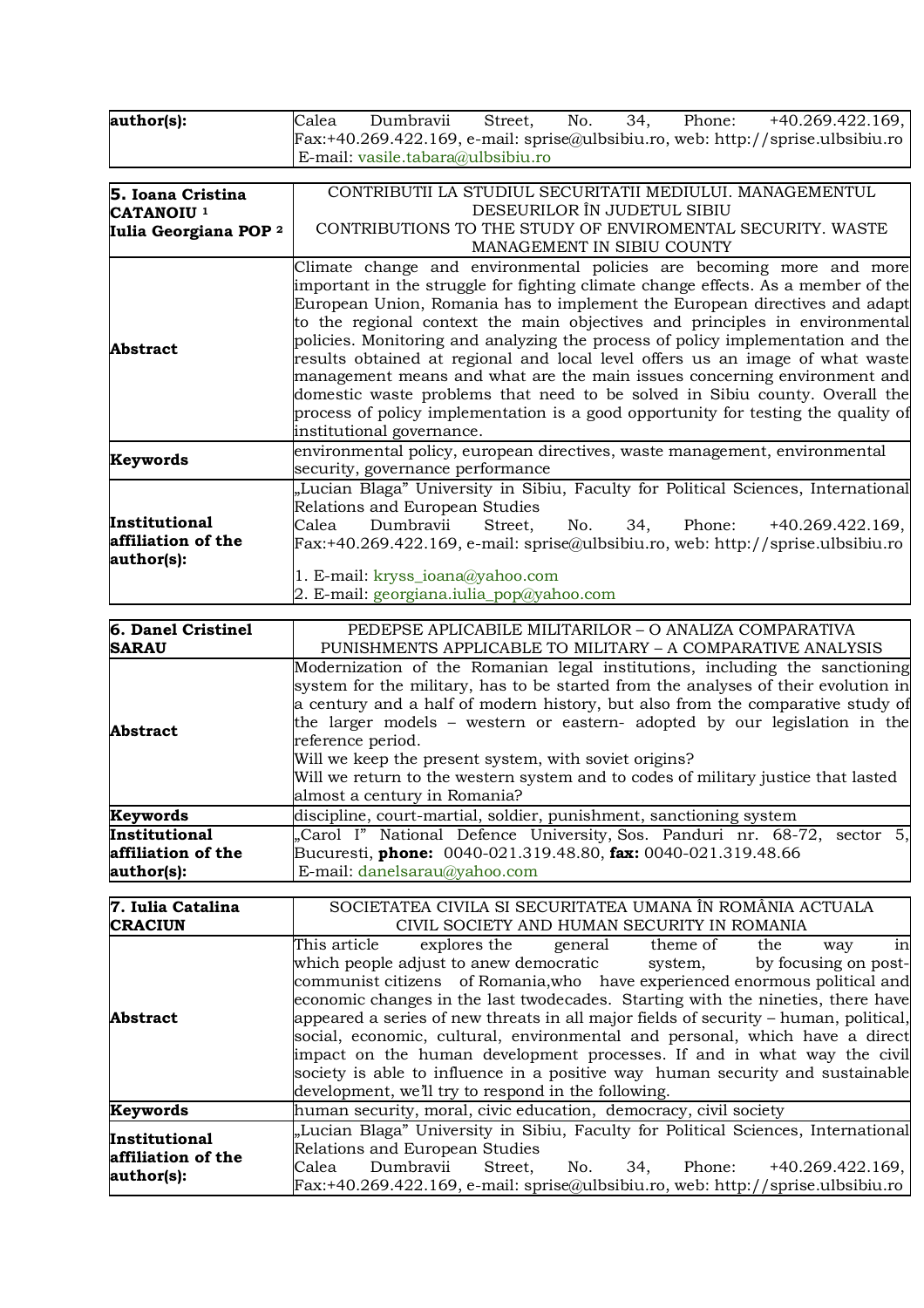E-mail: iulia.craciun@ulbsibiu.ro

| RELATII INTERNATIONALE                            |                                                                                                                                                                                                                                                                                                                                                                                                                                                                                                                                                                                                                                                                                                                                                                                                                                                                                                                                                                                                                                                                                                                                                                                                                                                                                                                                                                                                                                                                                                                                                                                                                                                                                                                                                                                  |  |  |  |
|---------------------------------------------------|----------------------------------------------------------------------------------------------------------------------------------------------------------------------------------------------------------------------------------------------------------------------------------------------------------------------------------------------------------------------------------------------------------------------------------------------------------------------------------------------------------------------------------------------------------------------------------------------------------------------------------------------------------------------------------------------------------------------------------------------------------------------------------------------------------------------------------------------------------------------------------------------------------------------------------------------------------------------------------------------------------------------------------------------------------------------------------------------------------------------------------------------------------------------------------------------------------------------------------------------------------------------------------------------------------------------------------------------------------------------------------------------------------------------------------------------------------------------------------------------------------------------------------------------------------------------------------------------------------------------------------------------------------------------------------------------------------------------------------------------------------------------------------|--|--|--|
| 8. Paul                                           | PREISTORIA CONFLICTULUI INTRE EVREI SI PALESTINIENI                                                                                                                                                                                                                                                                                                                                                                                                                                                                                                                                                                                                                                                                                                                                                                                                                                                                                                                                                                                                                                                                                                                                                                                                                                                                                                                                                                                                                                                                                                                                                                                                                                                                                                                              |  |  |  |
| <b>BRUSANOWSKI</b>                                | PROTO-HISTORY OF JEWS/PALESTINIAN CONFLICT                                                                                                                                                                                                                                                                                                                                                                                                                                                                                                                                                                                                                                                                                                                                                                                                                                                                                                                                                                                                                                                                                                                                                                                                                                                                                                                                                                                                                                                                                                                                                                                                                                                                                                                                       |  |  |  |
| <b>Abstract</b>                                   | One of the most delicate issues in the Middle East is the conflict between<br>Hebrew and the Palestinians. One can say that the key to resolving this conflict<br>is pacification of the entire region.<br>Arabs and Jews are related nations, both part of the family of Semitic peoples:<br>the Arabs of the south-western group (along with the Ethiopians), and Jews in<br>the north-western group (very numerous in antiquity, but which have survived<br>to this day only Jews and "Assyrians" Christians, the latter place in the<br>mountains of Kurdistan                                                                                                                                                                                                                                                                                                                                                                                                                                                                                                                                                                                                                                                                                                                                                                                                                                                                                                                                                                                                                                                                                                                                                                                                               |  |  |  |
| Keywords                                          | Hebrew, Palestinian, Arab, Semit, conflict                                                                                                                                                                                                                                                                                                                                                                                                                                                                                                                                                                                                                                                                                                                                                                                                                                                                                                                                                                                                                                                                                                                                                                                                                                                                                                                                                                                                                                                                                                                                                                                                                                                                                                                                       |  |  |  |
| Institutional<br>affiliation of the<br>author(s): | "Lucian Blaga" University in Sibiu, Faculty for Orthodox Theology, Bd-ul.<br>Mitropoliei, Nr.20, Sibiu, 550179, România. Tel: +40-(269) 21.05.30, Fax: +40-<br>(269) 21.59.05, E-mail: teologie@ulbsibiu.ro, Web: http://teologie.ulbsibiu.ro<br>E-mail: pbrusan@yahoo.de                                                                                                                                                                                                                                                                                                                                                                                                                                                                                                                                                                                                                                                                                                                                                                                                                                                                                                                                                                                                                                                                                                                                                                                                                                                                                                                                                                                                                                                                                                        |  |  |  |
| 9. Ciprian POP                                    | RELATIILE RUSO - NORD COREENE<br><b>RUSSIAN - NORTH KOREAN RELATIONS</b>                                                                                                                                                                                                                                                                                                                                                                                                                                                                                                                                                                                                                                                                                                                                                                                                                                                                                                                                                                                                                                                                                                                                                                                                                                                                                                                                                                                                                                                                                                                                                                                                                                                                                                         |  |  |  |
| <b>Abstract</b>                                   | Although they only share a 10 kms. border and Moscow is no longer perceived<br>by North Korean officials like what it was 20 years ago, the Russian Federation<br>continues to be a pillar in the North Korean foreign policy strategy. Russia has a<br>long history of interaction with the Korean peninsula. In 2004 the 2 countries<br>celebrated 120 years since the establishment of bilateral relations between<br>Korea and the Russian Empire. Therefore, during the Cold War, the DPRK could<br>count on Moscow's support, regardless of the status of official relations, and<br>after the Korean War, the USSR became the main trading partner and sponsor<br>of North Korea.<br>In the late period of Gorbachev the Soviet Union's traditional role as the main<br>trading partner for the DPRK began to erode.<br>With the disappearance of the USSR and as the Russian Federation started<br>strengthening its relations with South Korea, the North Korean diplomacy had to<br>adopt a position of balance and independence from Moscow. But the signing of<br>the Treaty of Friendship, Good Neighborhood and Cooperation in February of<br>2000 opened a new chapter in the trend of Russian-North Korean relations.<br>President Putin had shown more openness to his counterpart, Kim Jong Il than<br>his predecessor, Yeltin. Putin's arrival to power, first as Prime Minister in<br>August 1999 and then as President in December the same year had special<br>significance for Pyongyang,<br>The developments in Russia-North Korea relations over the past six years<br>indicate a consistent level and quality of interaction, more than satisfactory to<br>both nations.<br>It is therefore evident the high level of political relations and intimate |  |  |  |
| Keywords                                          | Russia, North Korea, political relations, independence                                                                                                                                                                                                                                                                                                                                                                                                                                                                                                                                                                                                                                                                                                                                                                                                                                                                                                                                                                                                                                                                                                                                                                                                                                                                                                                                                                                                                                                                                                                                                                                                                                                                                                                           |  |  |  |
| Institutional<br>affiliation of the<br>author(s): | "Lucian Blaga" University in Sibiu, Faculty for Political Sciences, International<br>Relations and European Studies<br>Calea<br>Dumbravii<br>Street,<br>No.<br>Phone:<br>34,<br>$+40.269.422.169,$<br>$Fx: +40.269.422.169, e-mail: sprise@ulbsibiu-ro, web: http://sprise.ulbsibiu-ro$<br>E-mail: pop.dorel.ciprian@gmail.com                                                                                                                                                                                                                                                                                                                                                                                                                                                                                                                                                                                                                                                                                                                                                                                                                                                                                                                                                                                                                                                                                                                                                                                                                                                                                                                                                                                                                                                   |  |  |  |
| 10. Diana BENCHECI                                | TABLA DE SAH POLITIC TRANSNISTREAN – FACTOR DE RISC AL ORDINII<br>INTERNATIONALE?                                                                                                                                                                                                                                                                                                                                                                                                                                                                                                                                                                                                                                                                                                                                                                                                                                                                                                                                                                                                                                                                                                                                                                                                                                                                                                                                                                                                                                                                                                                                                                                                                                                                                                |  |  |  |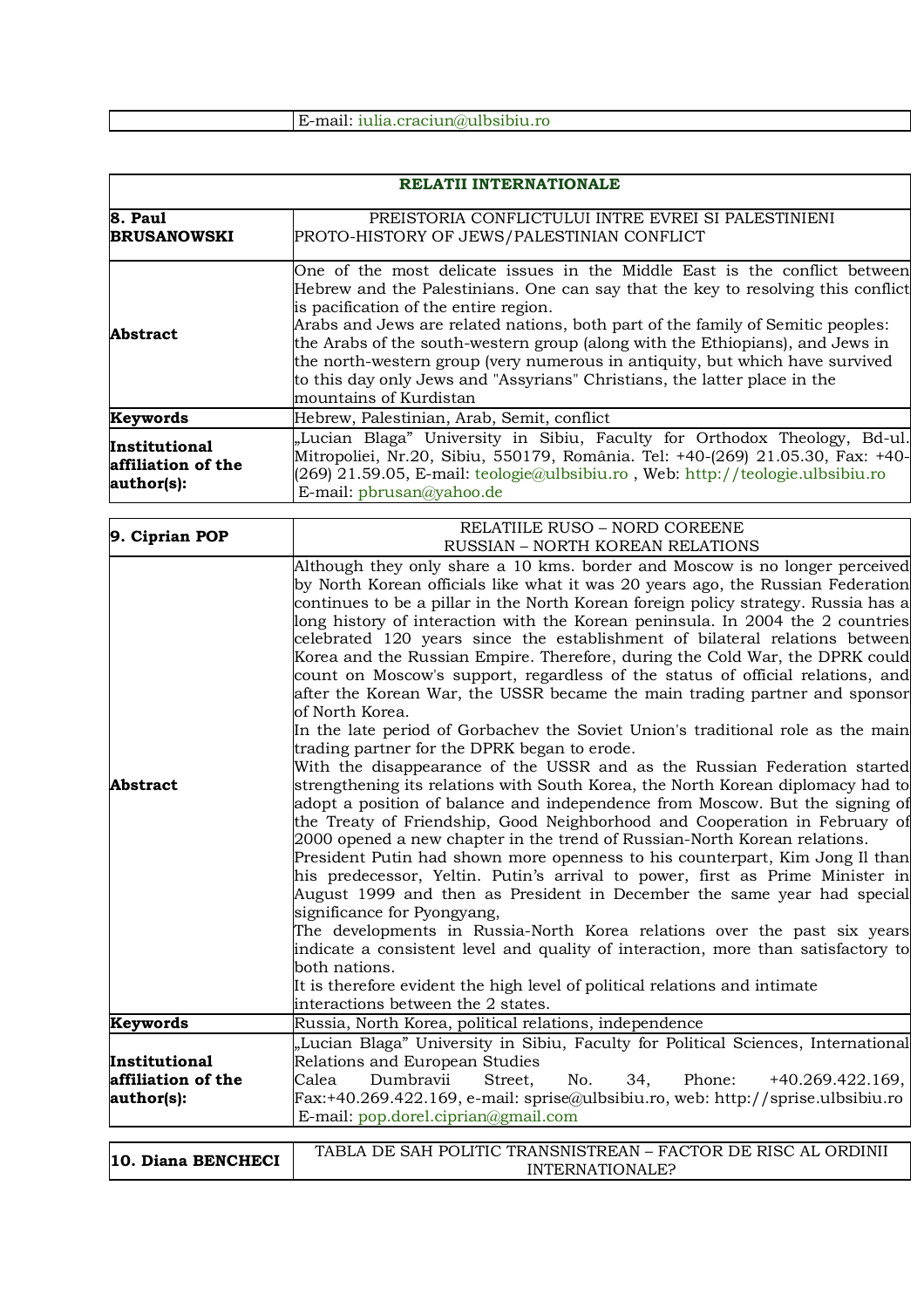|                                                   | TRANSNISTRIAN POLITICAL CHESSBOARD - A RISK FACTOR FOR THE<br>INTERNATIONAL ORDER?                                                                                                                                                                                                                                                                                                                                                                                                                                                                                                                                                                                                                 |  |  |
|---------------------------------------------------|----------------------------------------------------------------------------------------------------------------------------------------------------------------------------------------------------------------------------------------------------------------------------------------------------------------------------------------------------------------------------------------------------------------------------------------------------------------------------------------------------------------------------------------------------------------------------------------------------------------------------------------------------------------------------------------------------|--|--|
| <b>Abstract</b>                                   | Because the transnistrian conflict is not solved during the last two decades,<br>itraises questions about the real situation of the people in the<br>region,<br>therespecting of their rights and fundamental freedoms,<br>the<br>socio-<br>politicalsituation and the established<br>regime.<br>political<br>the article the author will elucidate the current political<br>situation,<br>ln –<br>therelations between "legislative and<br>executive power" in Transnistrian region, the<br>path<br>of "democratic" organization of elections and will argue that the non-<br>transparency of the political situation in the region has a negative impact toward<br>the citizens of Transnistria. |  |  |
| Keywords                                          | transnistrian conflict, separatist regime, political party, parliamentary election                                                                                                                                                                                                                                                                                                                                                                                                                                                                                                                                                                                                                 |  |  |
| Institutional<br>affiliation of the<br>author(s): | Universitatea de Stat din Moldova, Facultatea de Relatii Internationale, Stiinte<br>Politice si Administrative, Chisinau, Republica Moldova, Str. A. Mateevici 60,<br>Chisinau, tel. 037322278385, fax. 037322244248,<br>MD-2009<br>$E-$<br>mail:rector@usm.md, www.usm.md, e-mail: mail@usm.md.<br>E-mail: dianabencheci@yahoo.com                                                                                                                                                                                                                                                                                                                                                                |  |  |

|                                                   | <b>GEOPOLITICA</b>                                                                                                                                                                                                                                                                                                                                                                                                                                                                                                                                                                                                                                                                 |  |  |  |  |
|---------------------------------------------------|------------------------------------------------------------------------------------------------------------------------------------------------------------------------------------------------------------------------------------------------------------------------------------------------------------------------------------------------------------------------------------------------------------------------------------------------------------------------------------------------------------------------------------------------------------------------------------------------------------------------------------------------------------------------------------|--|--|--|--|
| 11. Eugen STRAUTIU                                | GEOPOLITICA SI SOCIOLOGIE LA ANTON GOLOPENTIA<br>THE GEOPOLITICS AND THE SOCIOLOGY OF ANTON GOLOPENTIA'S WORK                                                                                                                                                                                                                                                                                                                                                                                                                                                                                                                                                                      |  |  |  |  |
| Abstract                                          | The fact we find under the label of sociology more geopolitics at Anton<br>Golopentia, is not exceptional. The two fields of knowledge completed,<br>collaborate and produce similar conclusions by the nature of the object and<br>methods.<br>Sociology studies the human community in its geographical environment, also in<br>economic and political aspects. Just proceed geopolitics – only that its base is<br>the state. Obviously, the state is built by a human community. Here we have<br>seen sociology as a chapter of geopolitics.<br>On a consolidated position of statistician and sociologist, Golopentia became a<br>great name in Romanian geopolitical theory. |  |  |  |  |
| Keywords                                          | geopolitics, statistics, sociology, etnology, state potential                                                                                                                                                                                                                                                                                                                                                                                                                                                                                                                                                                                                                      |  |  |  |  |
| Institutional<br>affiliation of the<br>author(s): | "Lucian Blaga" University in Sibiu, Faculty for Political Sciences, International<br>Relations and European Studies<br>Dumbravii<br>Street, No. 34, Phone: +40.269.422.169,<br>Calea<br>$\text{Fax:}+40.269.422.169$ , e-mail: sprise@ulbsibiu.ro, web: http://sprise.ulbsibiu.ro<br>E-mail: eugen.strautiu@ulbsibiu.ro                                                                                                                                                                                                                                                                                                                                                            |  |  |  |  |

| 12. Rodica PANTA | EXCLAVA KALININGRAD INTRE ISTORIE SI GEOPOLITICA                                                                                                                                                                                                                                                                                                                                                                                                                                                                                                                                                                                                                                                                                                                                                                                                                                             |
|------------------|----------------------------------------------------------------------------------------------------------------------------------------------------------------------------------------------------------------------------------------------------------------------------------------------------------------------------------------------------------------------------------------------------------------------------------------------------------------------------------------------------------------------------------------------------------------------------------------------------------------------------------------------------------------------------------------------------------------------------------------------------------------------------------------------------------------------------------------------------------------------------------------------|
|                  |                                                                                                                                                                                                                                                                                                                                                                                                                                                                                                                                                                                                                                                                                                                                                                                                                                                                                              |
| <b>Abstract</b>  | KALININGRAD EXCLAVE BETWEEN HISTORY AND GEOPOLITICS<br>Known as Konigsberg prior to Soviet occupation, Russia's smallest region of<br>Kaliningrad is an exclave located 200 miles away from the border of Russia<br>proper. Kaliningrad was a spoil of World War II, allocated from Germany to the<br>Soviet Union at the Potsdam Conference that divided Europe between the allied<br>powers in 1945.<br>The collapse of the Soviet Union in 1991 and the independence of the Baltic<br>States caused Kaliningrad Oblast to be separated from the rest of Russia by<br>other countries instead of other Soviet republics. This isolation from the rest of<br>Russia became even more pronounced politically when Poland and Lithuania<br>became members of NATO and subsequently the European Union in 2004.<br>Kaliningrad exclave risked becoming isolated within the EU. This peripheral |
|                  | situation is not necessarily negative for the future of the region where political                                                                                                                                                                                                                                                                                                                                                                                                                                                                                                                                                                                                                                                                                                                                                                                                           |
|                  | decisions are taken properly. Enclave should adopt a policy of demilitarization                                                                                                                                                                                                                                                                                                                                                                                                                                                                                                                                                                                                                                                                                                                                                                                                              |
|                  | and a strategy for open borders that accompany economic development and                                                                                                                                                                                                                                                                                                                                                                                                                                                                                                                                                                                                                                                                                                                                                                                                                      |
|                  | prevent potential risks related to EU enlargement.                                                                                                                                                                                                                                                                                                                                                                                                                                                                                                                                                                                                                                                                                                                                                                                                                                           |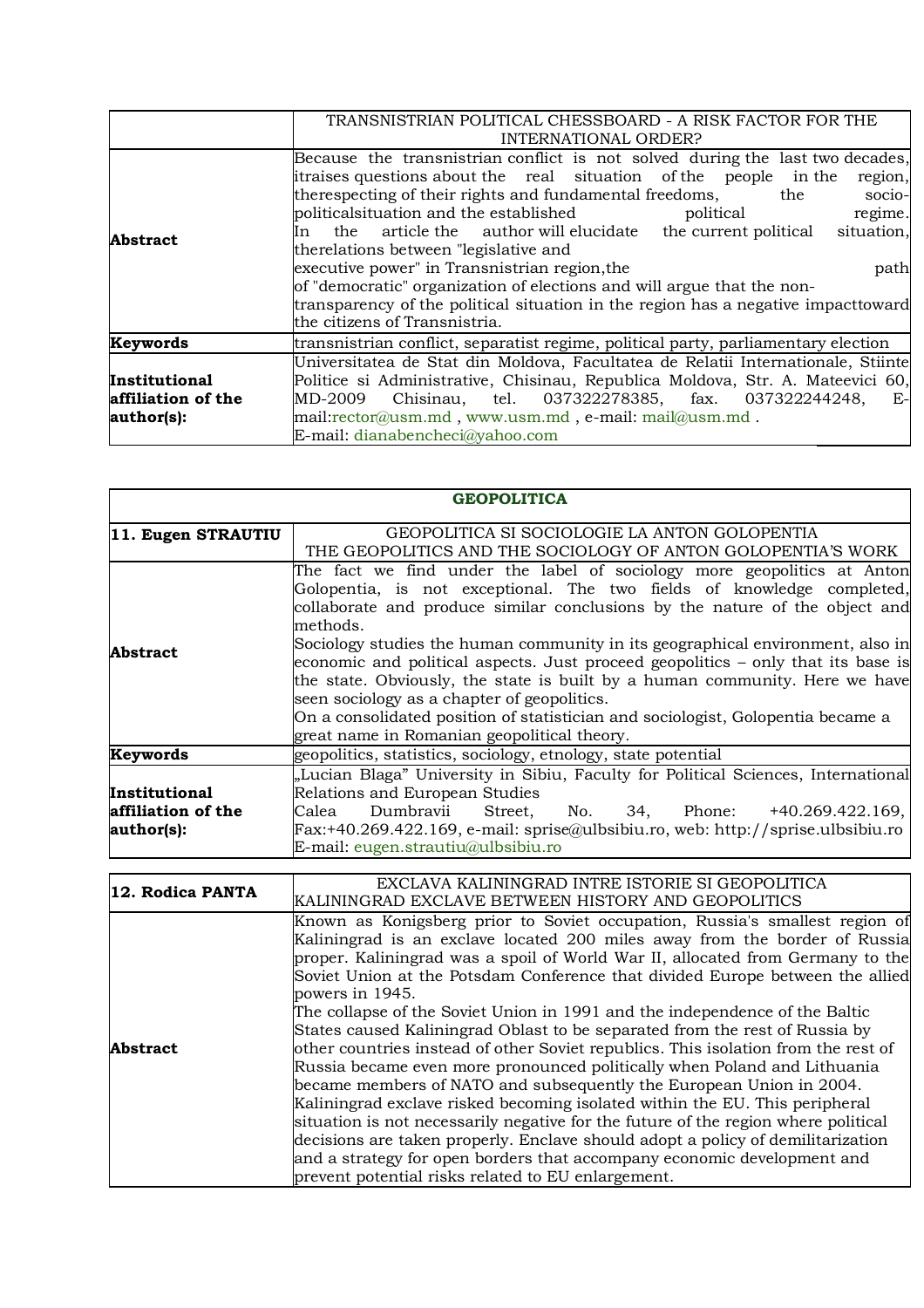| Keywords                                          | Kaliningrad, Russia, Poland, Lithuania, Baltic Sea, European Union                                                                                                                                                                                                                                                                                                                                                                                                                                                                                                                                                                                                                                                                                                                                                                                                                                                                  |
|---------------------------------------------------|-------------------------------------------------------------------------------------------------------------------------------------------------------------------------------------------------------------------------------------------------------------------------------------------------------------------------------------------------------------------------------------------------------------------------------------------------------------------------------------------------------------------------------------------------------------------------------------------------------------------------------------------------------------------------------------------------------------------------------------------------------------------------------------------------------------------------------------------------------------------------------------------------------------------------------------|
| Institutional<br>affiliation of the<br>author(s): | History and International Relations Faculty of Free International University of<br>Moldova, 52 Vlaicu Parcalab street, Chisinau, MD-2012 Republic of Moldova,<br>Tel.: (+373 22) 220029; Tel/Fax.: (+373 22) 220028.<br>E-mail: pisarencu@yahoo.com                                                                                                                                                                                                                                                                                                                                                                                                                                                                                                                                                                                                                                                                                 |
|                                                   |                                                                                                                                                                                                                                                                                                                                                                                                                                                                                                                                                                                                                                                                                                                                                                                                                                                                                                                                     |
| 13. Monica<br><b>GHEORGHITA</b>                   | O ZI SUB SEMNUL REVOLTEI: 11 FEBRUARIE SI FACTORUL EGIPT IN<br>ECUATIA GEOPOLITICA A ORIENTULUI MIJLOCIU<br>A DAY INTO REVOLT: 11 FEBRUARY AND GEOPOLITICAL FACTOR EGYPT IN<br>THE EQUATION MIDDLE EAST                                                                                                                                                                                                                                                                                                                                                                                                                                                                                                                                                                                                                                                                                                                             |
| <b>Abstract</b>                                   | The article casts a light over the recent events in the Middle East and especially<br>in the Egyptian Republic. It debates the importance of the country in the wider<br>geopolitical context, searches possible scenarios for the future and questions the<br>truth of a media label: the Egyptian "revolution". Core intent behind the<br>democratization of the Egyptian political system is the military's imperative to<br>avoid regime change. There are numerous options for revamping the order<br>established in 1952, but none of them will be easy, as the current transition<br>leaders' predecessors never faced such a robust popular demand for democracy.<br>Regardless, Egypt has essentially returned to the 1952-type situation in which<br>there are only two organized forces in the country, the Muslim Brotherhood and<br>the military, and the country is in the hands of a provisional military authority. |
| Keywords                                          | Egypt, Middle East, geopolitical context, revolution, democratization                                                                                                                                                                                                                                                                                                                                                                                                                                                                                                                                                                                                                                                                                                                                                                                                                                                               |
| Institutional                                     | "Mihai Viteazul" National Intelligence Academy, Soseaua Odai Street, no. 20,                                                                                                                                                                                                                                                                                                                                                                                                                                                                                                                                                                                                                                                                                                                                                                                                                                                        |
| affiliation of the                                | sector 1, Bucharest. Fax: 021/3104714.                                                                                                                                                                                                                                                                                                                                                                                                                                                                                                                                                                                                                                                                                                                                                                                                                                                                                              |
| author(s):                                        | E-mail: ani@sri.ro                                                                                                                                                                                                                                                                                                                                                                                                                                                                                                                                                                                                                                                                                                                                                                                                                                                                                                                  |

| <b>STIINTE POLITICE</b>                           |                                                                                                                                                                                                                                                                                                                                                                                                                                                                                                                                                                                                                                                                                                                                                                                                                                                                                                                                                                          |
|---------------------------------------------------|--------------------------------------------------------------------------------------------------------------------------------------------------------------------------------------------------------------------------------------------------------------------------------------------------------------------------------------------------------------------------------------------------------------------------------------------------------------------------------------------------------------------------------------------------------------------------------------------------------------------------------------------------------------------------------------------------------------------------------------------------------------------------------------------------------------------------------------------------------------------------------------------------------------------------------------------------------------------------|
| 14. François-Robert<br><b>GIROLAMI</b>            | ACTUALITÉ DES LUMIÈRES. LEUR INFLUENCE SUR L'ELABORATION DES<br><b>INSTITUTIONS MODERNES</b><br>ENLIGHTENMENT ACTUALITY. THEIR INFLUENCE ON THE DEVELOPMENT OF<br>MODERN INSTITUTIONS                                                                                                                                                                                                                                                                                                                                                                                                                                                                                                                                                                                                                                                                                                                                                                                    |
| <b>Abstract</b>                                   | Toute institution repose sur un socle théorique qui en oriente l'esprit et la<br>structure. Une société constituée a besoin d'être organisée, de se reconnaître en<br>une entité collective, et donc d'élaborer des codes de fonctionnement.<br>Lorsqu'elles font force de loi, ces règles sont constitutives de l'État. Quand elles<br>sont admises par tous, ou par la majorité représentative, elles contribuent à<br>l'identité de la Nation. Leur vocation à perdurer leur confère une stabilité<br>temporelle. Dans les relations internationales, elles régulent les rapports entre<br>les pays signataires et organisent les communautés d'États. Leur cohérence<br>fonde le Droit, national ou international.<br>Mais cet espace juridique n'est jamais neutre; il est la résultante d'expériences<br>historiques, de traditions morales, de spéculations philosophiques. Alors<br>s'accomplit la transition de l'hypothèse doctrinale à la pratique politique. |
| Keywords                                          | institution, règles constitutives, droit national, droit international                                                                                                                                                                                                                                                                                                                                                                                                                                                                                                                                                                                                                                                                                                                                                                                                                                                                                                   |
| Institutional<br>affiliation of the<br>author(s): | Universite de Provence Aix-en-Provence, web: http://gsite.univ-provence.fr/.<br>E-mail: fgirolami@club.fr                                                                                                                                                                                                                                                                                                                                                                                                                                                                                                                                                                                                                                                                                                                                                                                                                                                                |
| 15. Dragos<br><b>DRAGOMAN</b>                     | SPLENDOAREA SI MIZERIA PRM. DIN COALITIA DE GUVERNARE LA<br>PERIFERIA SISTEMULUI POLITIC ROMANESC<br>SPLENDOR AND MISERY OF GREATER ROMANIA PARTY FROM GOVERNING                                                                                                                                                                                                                                                                                                                                                                                                                                                                                                                                                                                                                                                                                                                                                                                                         |

| $ 15.$ Dragos<br><b>DRAGOMAN</b> |                                                                                |
|----------------------------------|--------------------------------------------------------------------------------|
|                                  | PERIFERIA SISTEMULUI POLITIC ROMANESC                                          |
|                                  | SPLENDOR AND MISERY OF GREATER ROMANIA PARTY. FROM GOVERNING                   |
|                                  | COALITION TO THE OUTSKIRTS OF THE ROMANIAN POLITICAL SYSTEM                    |
| <b>Abstract</b>                  | One of the most intriguing issues in recent Romanian electoral developments is |
|                                  | the fall of Greater Romania Party (GRP). Once a governing party, GRP now faces |
|                                  | political isolation and, since 2008, the loss of parliamentary representation. |
|                                  | Nevertheless, GRP managed to secure its seats in the European Parliament in    |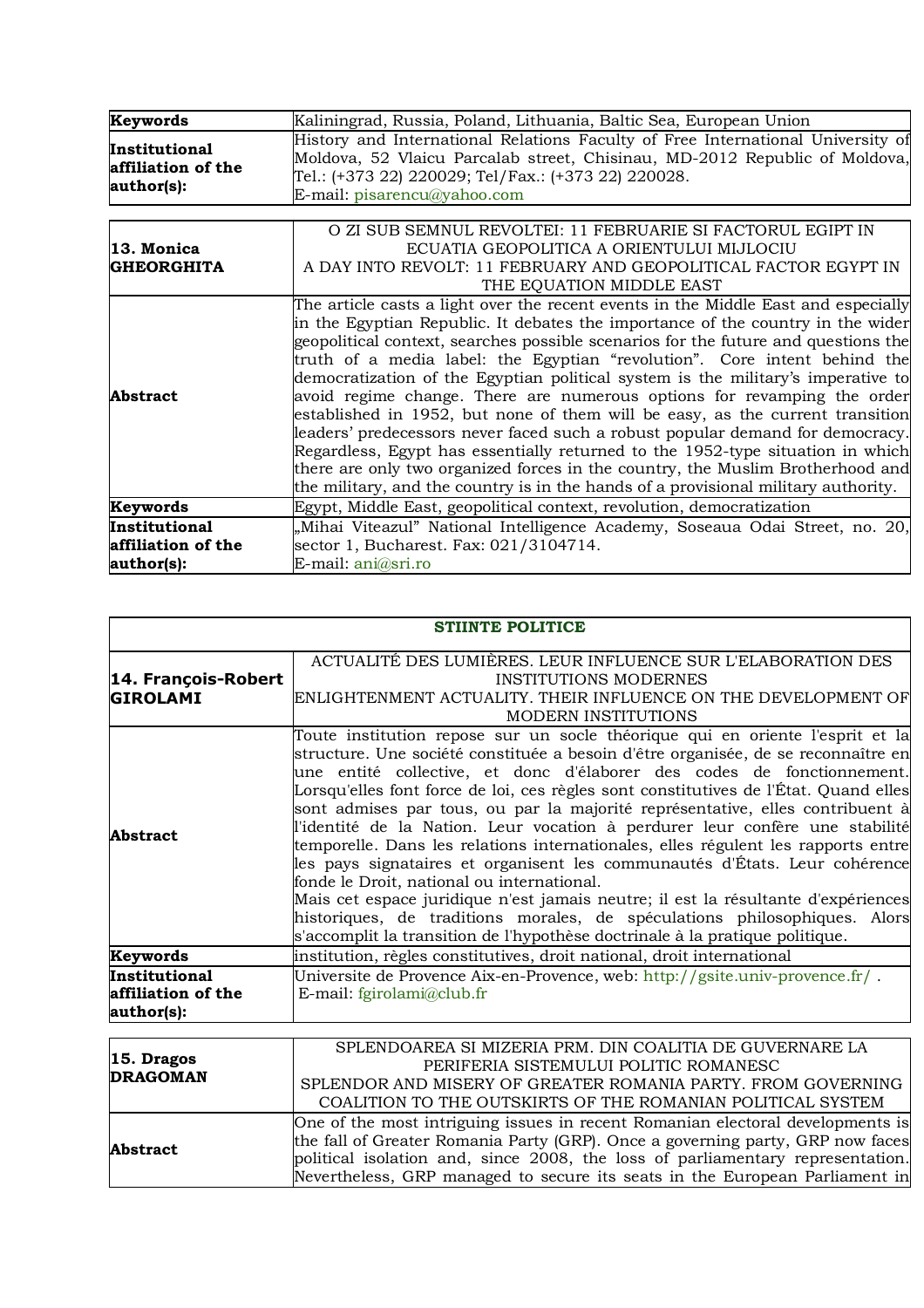|                    | 2009 elections and plans for a comeback in the national parliament. Our article    |
|--------------------|------------------------------------------------------------------------------------|
|                    | intends to shed light on the causes for the 2008 electoral defeat of GRP and to    |
|                    | question the required political conditions for its planned comeback. Weighting     |
|                    | for structural and more contextual factors, it concludes that both account for     |
|                    | GRP's political failure. On the one hand, GRP is no longer adapted to rapid        |
|                    | social change in individual and collective wealth at the end of economic and       |
|                    | social transition in Romania, as it was to poverty and discontent in the middle of |
|                    | transition period in the 1990's. Moreover, as Romania managed to integrate into    |
|                    | NATO and EU by improving ethnic relations, GRP is no longer able to use ethnic     |
|                    | tensions to gain popular support. On the other hand, GRP seems to have lost        |
|                    | important battles on the 'political market' since it was replaced in its rhetoric  |
|                    | and political action by more adaptable populist parties like the governing         |
|                    | Democrat-Liberal Party. Combining those factors, the quick comeback of GRP is      |
|                    | questionable, excepting the deep economic and social crisis scenario.              |
| Keywords           | Greater Romania Party, extremism, party competition, elections, Romania            |
|                    | "Lucian Blaga" University in Sibiu, Faculty for Political Sciences, International  |
| Institutional      | Relations and European Studies                                                     |
| affiliation of the | Dumbravii<br>No. 34, Phone: +40.269.422.169,<br>Calea<br>Street,                   |
| author(s):         | $Fx:+40.269.422.169, e-mail: sprise@ulbsibiu.ro, web: http://sprise.ulbsibiu.ro$   |
|                    | E-mail: dragos.dragoman@ulbsibiu.com                                               |

| <b>OPINII SI COMENTARII</b>                       |                                                                                                                                                                                                                                                                                                                                                                                                                                                                                                                                                                                                                                                                                                                                                                                                                                                                                                                                                                                                                                                                                                                                                                                                                                                                                                                                                                |
|---------------------------------------------------|----------------------------------------------------------------------------------------------------------------------------------------------------------------------------------------------------------------------------------------------------------------------------------------------------------------------------------------------------------------------------------------------------------------------------------------------------------------------------------------------------------------------------------------------------------------------------------------------------------------------------------------------------------------------------------------------------------------------------------------------------------------------------------------------------------------------------------------------------------------------------------------------------------------------------------------------------------------------------------------------------------------------------------------------------------------------------------------------------------------------------------------------------------------------------------------------------------------------------------------------------------------------------------------------------------------------------------------------------------------|
| 16. Madalina Virginia<br><b>ANTONESCU</b>         | CATEVA CONSIDERATII ASUPRA ROLULUI DIPLOMATIEI ROMANESTI<br>MULTILATERALE FATA DE NOILE PROVOCARI ALE SEC. XXI<br>SOME CONSIDERATIONS ON THE ROLE OF MULTILATERAL ROMANIAN<br>DIPLOMACY TO THE NEW CHALLENGES OF 21 CENTURY'S                                                                                                                                                                                                                                                                                                                                                                                                                                                                                                                                                                                                                                                                                                                                                                                                                                                                                                                                                                                                                                                                                                                                  |
| <b>Abstract</b>                                   | This paper represents a personal view, trying to bring some elucidations and<br>proposals regarding the necessity for the Romanian multilateral diplomacy to<br>correctly identify and to answer to en entire range of challenges existent in the<br>new political international environment, at the beginning of 21'st century.<br>Multilateral diplomacy remains, in our opinion, an important way for a nation-<br>state to conceive, to organize and to make functional a chaotic international<br>political order, characterised through proliferation of non-state actors, without<br>the existence of necessary legal tools engaging their responsibility for their<br>global, regional and local actions. In these conditions, nation-states remains<br>those actors capable to insure the coherence of the political international<br>environment and to put it in order, by gathering it around the UN legal pillar,<br>constituted of international law principles. Meantime, nation-states must insure<br>the continuous development and also, the resistance of the international legal<br>texture (conventions, treaties, agreements etc.), necessary for catching into it the<br>non-state actors and they must create adequate mechanisms of 21'st century,<br>regarding the legal global or regional responsibility of such non-state actors. |
| Keywords                                          | multilateral diplomacy, international treaty, UN legal order, democracy,<br>democratic deficit, international legal principles                                                                                                                                                                                                                                                                                                                                                                                                                                                                                                                                                                                                                                                                                                                                                                                                                                                                                                                                                                                                                                                                                                                                                                                                                                 |
| Institutional<br>affiliation of the<br>author(s): | Romanian Diplomatic Institute, Primaverii Boulevard, nr. 17, Bucuresti, tel. 021<br>2339966, http://www.idr.ro.<br>E-mail: madyantonescu@gmail.com                                                                                                                                                                                                                                                                                                                                                                                                                                                                                                                                                                                                                                                                                                                                                                                                                                                                                                                                                                                                                                                                                                                                                                                                             |

| 17. Ovidiu OLTEAN | A CASE STUDY ON INDIA'S ELECTORAL SYSTEM                                                                                                                                                                                                                                                                                                                                                                                                                                                                                                                                                                                                                                                   |
|-------------------|--------------------------------------------------------------------------------------------------------------------------------------------------------------------------------------------------------------------------------------------------------------------------------------------------------------------------------------------------------------------------------------------------------------------------------------------------------------------------------------------------------------------------------------------------------------------------------------------------------------------------------------------------------------------------------------------|
| <b>Abstract</b>   | India is an interesting case of democracy, a divided society who managed to<br>over-come its social disadvantages and build a democratic political system $\overline{\phantom{a}}$<br>importing liberal western tenets and institutions such as secularism, liberal<br>rights and a parliamentary republic and an electoral system belonging to the<br>Westminster model, and creating a relatively stable political system and a<br>relative accommodation between its diverse religious and cultural communities.<br>Under the domination of a powerful political party such as the Indian National<br>Congress, a centrist, secular oriented party, for more than two decades after the |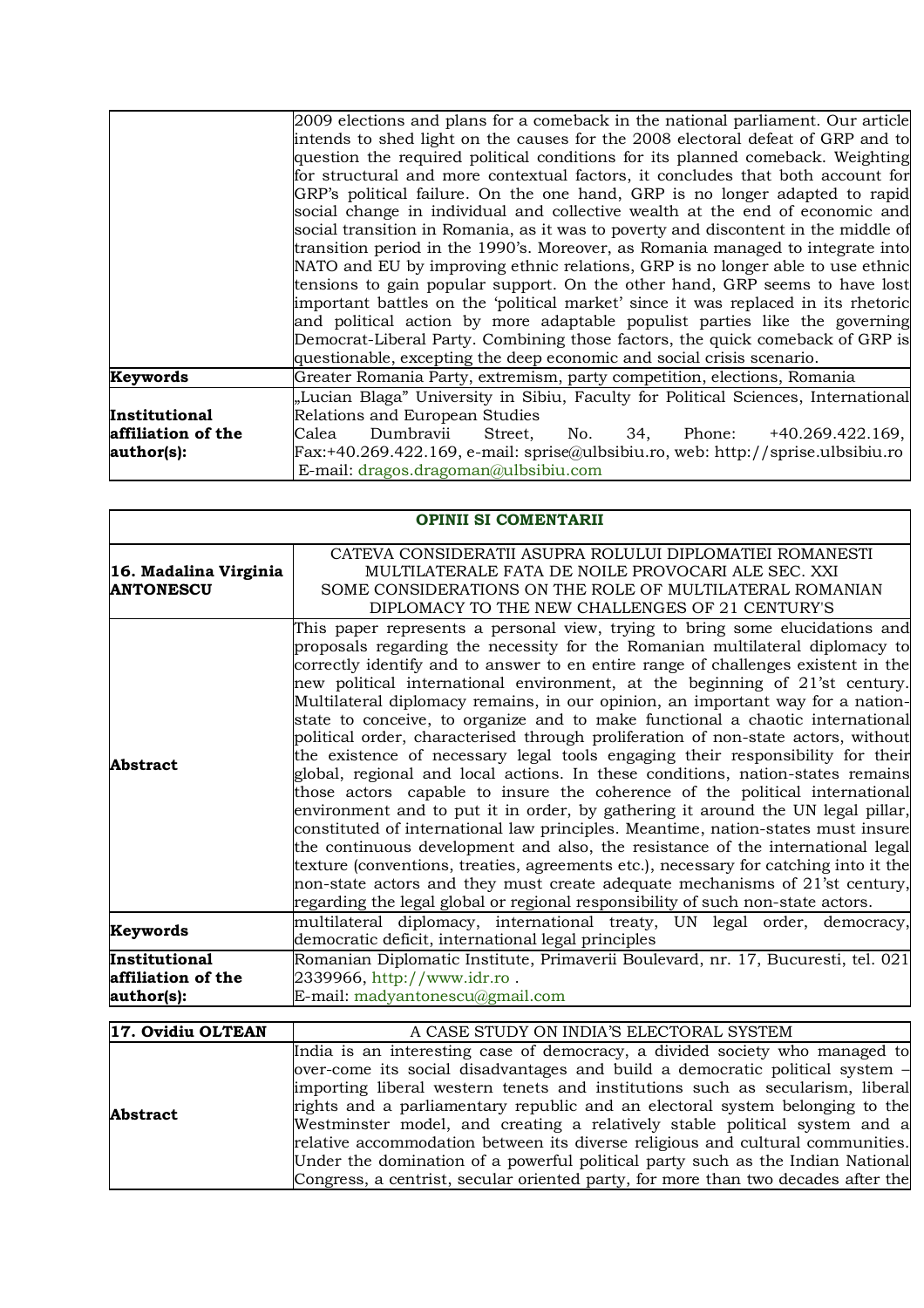| independence India has experienced a period of stability, granted by the secular     |
|--------------------------------------------------------------------------------------|
| republican formula. But was India indeed a consociationalist polity in the first     |
| two decades after the independence? An inquiry in the complicated social             |
| stratification of India and in its political system will provide new answers. Now-   |
| a-days India is using a plurality voting system, with the FPTP formula, and          |
| surprisingly has a multi-party system, with a large number of parties                |
| representing different regions and states, working together and negotiating a        |
| political accommodation that has contributed in reducing violence and making         |
| the political process more inclusive. This political accommodation translates into   |
| more moderate positions and broader and more inclusive alliances. For divided        |
| societies this is considered an important step towards a functional political        |
| system. It is interesting that the increase of political parties in India is also    |
| correlated with a more intense interest in politics and participation. The level of  |
| Hindu-Muslim violence has decreased in last years. Although the level of             |
| turnout at the polls also decreased constantly since the first election, but this is |
| not necessarily a sign of democratic erosion.                                        |
| divided society, consociationalism, electoral system, party system, stability,       |
| party inflation, political accommodation, alliances                                  |
| "Babes-Bolyai" University, Cluj- Napoca, Faculty of Political Science, Public        |
| Administration and Communication.                                                    |
| E-mail: ovidiuoltean2006@yahoo.com                                                   |
|                                                                                      |

|                                                   | <b>RECENZII</b>                                                                                                                                                                                                                                                                                               |
|---------------------------------------------------|---------------------------------------------------------------------------------------------------------------------------------------------------------------------------------------------------------------------------------------------------------------------------------------------------------------|
| 18. Bogdan<br><b>GEORGHITA</b>                    | SEPTIMIU CHELCEA (COORDONATOR) RUSINEA SI VINOVATIA ÎN SPATIUL<br>PUBLIC. PENTRU O SOCIOLOGIE A EMOTIILOR, BUCURESTI, EDITURA<br>HUMANITAS, 2008                                                                                                                                                              |
| Institutional<br>affiliation of the<br>author(s): | "Lucian Blaga" University in Sibiu, Faculty for Political Sciences, International<br>Relations and European Studies<br>Dumbravii Street, No. 34, Phone: +40.269.422.169,<br>Calea<br>Fax:+40.269.422.169, e-mail: sprise@ulbsibiu.ro, web: http://sprise.ulbsibiu.ro<br>E-mail: bogdan.gheorghita@ulbsibiu.ro |

| 19. Stelian SCAUNAS                               | NICOLETA ANNE-MARIE MUNTEANU, EXIGENTE ALE LIBERTATII DE                                                                                                                                                                                                                       |
|---------------------------------------------------|--------------------------------------------------------------------------------------------------------------------------------------------------------------------------------------------------------------------------------------------------------------------------------|
|                                                   | EXPRIMARE IN MASS-MEDIA, EDITURA BURG, SIBIU, 2009                                                                                                                                                                                                                             |
| Institutional<br>affiliation of the<br>author(s): | "Lucian Blaga" University in Sibiu, Faculty for Political Sciences, International<br>Relations and European Studies<br>Calea Dumbravii Street, No. 34, Phone: $+40.269.422.169$ ,<br>$\text{Fax:}+40.269.422.169$ , e-mail: sprise@ulbsibiu.ro, web: http://sprise.ulbsibiu.ro |
|                                                   | E-mail: magazine.studiasecuritatis@ulbsibiu.ro                                                                                                                                                                                                                                 |

|                  | FACULTATEA DE ISTORIE SI RELATII INTERNATIONALE                                    |
|------------------|------------------------------------------------------------------------------------|
| 20. Viorica TICU | (UNIVERSITATEA LIBERA INTERNATIONALA A MOLDOVEI)                                   |
|                  | HISTORY AN INTERNATIONAL RELATIONS FACULTY OF FREE                                 |
|                  | INTERNATIONAL UNIVERSITY OF MOLDOVA                                                |
|                  | Scientific research is a defining part of the National Plan of History and         |
|                  | International Relations Department, International University of Moldova.           |
| <b>Abstract</b>  | Scientific research is coordinated by the Institute of History and Political       |
|                  | Science, which is funded by the Rector's Decision and Order No. ULIM Senate.       |
|                  | 37a, May 26, 2005, and is the first private scientific institution in the Republic |
|                  | of Moldova approved by the National Council for Accreditation and Certification.   |
| Keywords         | History and International Relations Faculty, Free International University of      |
|                  | Moldova                                                                            |
|                  | Free International University of Moldavia, History an International Relations      |
| Institutional    | Faculty, 52 Vlaicu Parcalab street, Chisinau, MD-2012 Republic of Moldova,         |